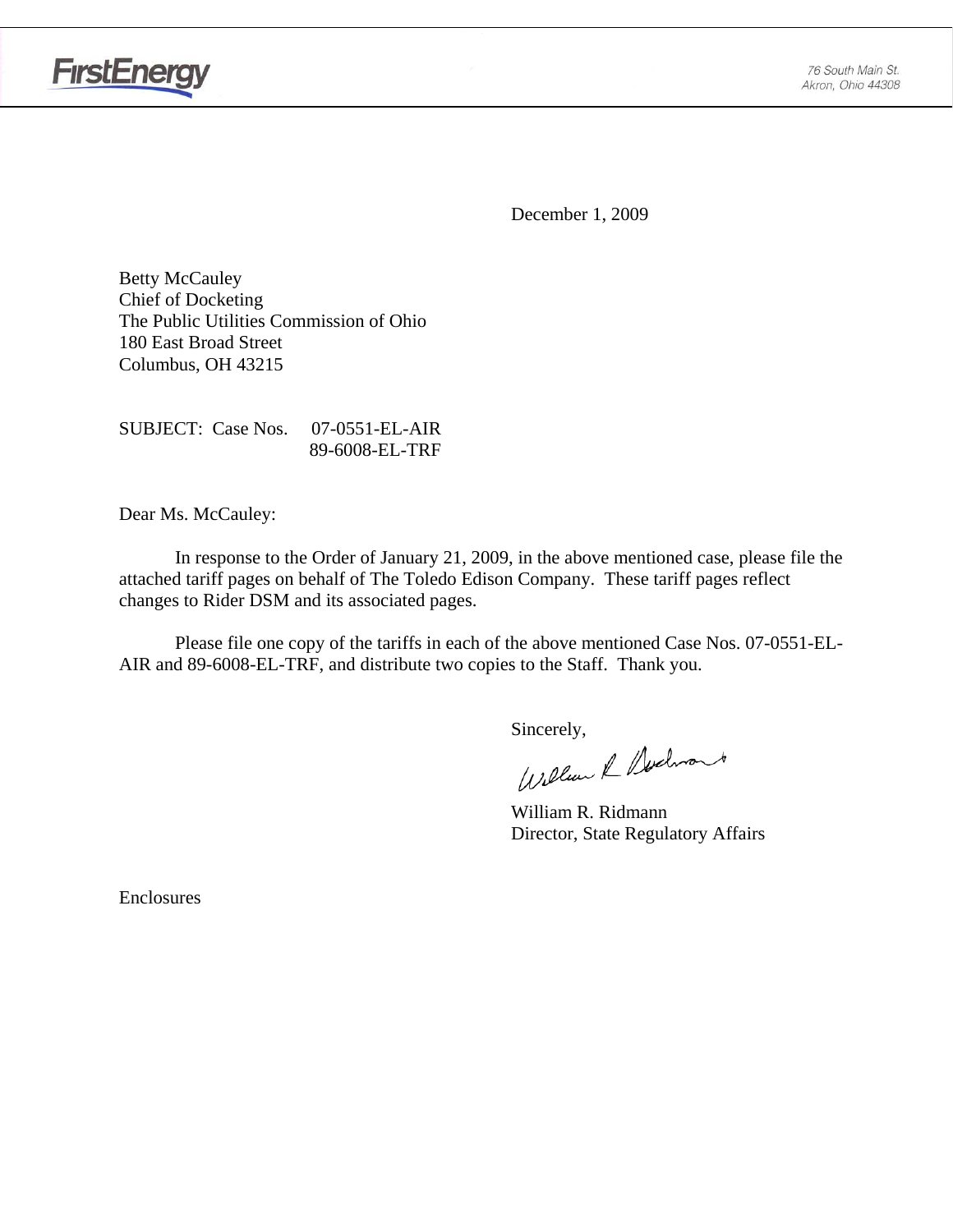#### **TABLE OF CONTENTS**

The following rates, rules and regulations for electric service are applicable throughout the Company's service territory except as noted.

|                                                      | <b>Sheet</b>   | <b>Effective</b><br><b>Date</b> |
|------------------------------------------------------|----------------|---------------------------------|
| <b>TABLE OF CONTENTS</b>                             | 1              | $01 - 01 - 10$                  |
| <b>DEFINITION OF TERRITORY</b>                       | 3              | 01-23-09                        |
| <b>ELECTRIC SERVICE REGULATIONS</b>                  | $\overline{4}$ | 05-01-09                        |
| <b>ELECTRIC SERVICE SCHEDULES</b>                    |                |                                 |
| Residential Service (Rate "RS")                      | 10             | $01 - 23 - 09$                  |
| General Service - Secondary (Rate "GS")              | 20             | 01-23-09                        |
| General Service - Primary (Rate "GP")                | 21             | 01-23-09                        |
| General Service - Subtransmission (Rate "GSU")       | 22             | 01-23-09                        |
| General Service - Transmission (Rate "GT")           | 23             | 01-23-09                        |
| <b>Street Lighting Provisions</b>                    | 30             | 01-23-09                        |
| Street Lighting (Rate "STL")                         | 31             | 06-01-09                        |
| Traffic Lighting (Rate "TRF")                        | 32             | 01-23-09                        |
| Private Outdoor Lighting (Rate "POL")                | 33             | 06-01-09                        |
| <b>MISCELLANEOUS CHARGES</b>                         | 75             | 01-23-09                        |
| <b>OTHER SERVICE</b>                                 |                |                                 |
| <b>Partial Service</b>                               | 52             | $01 - 01 - 06$                  |
| Residential Renewable Energy Credit Purchase Program | 60             | 10-01-09                        |
| <b>Cogeneration and Small Power Producer</b>         | 70             | $01 - 01 - 03$                  |
| <b>Interconnection Tariff</b>                        | 76             | $01 - 01 - 09$                  |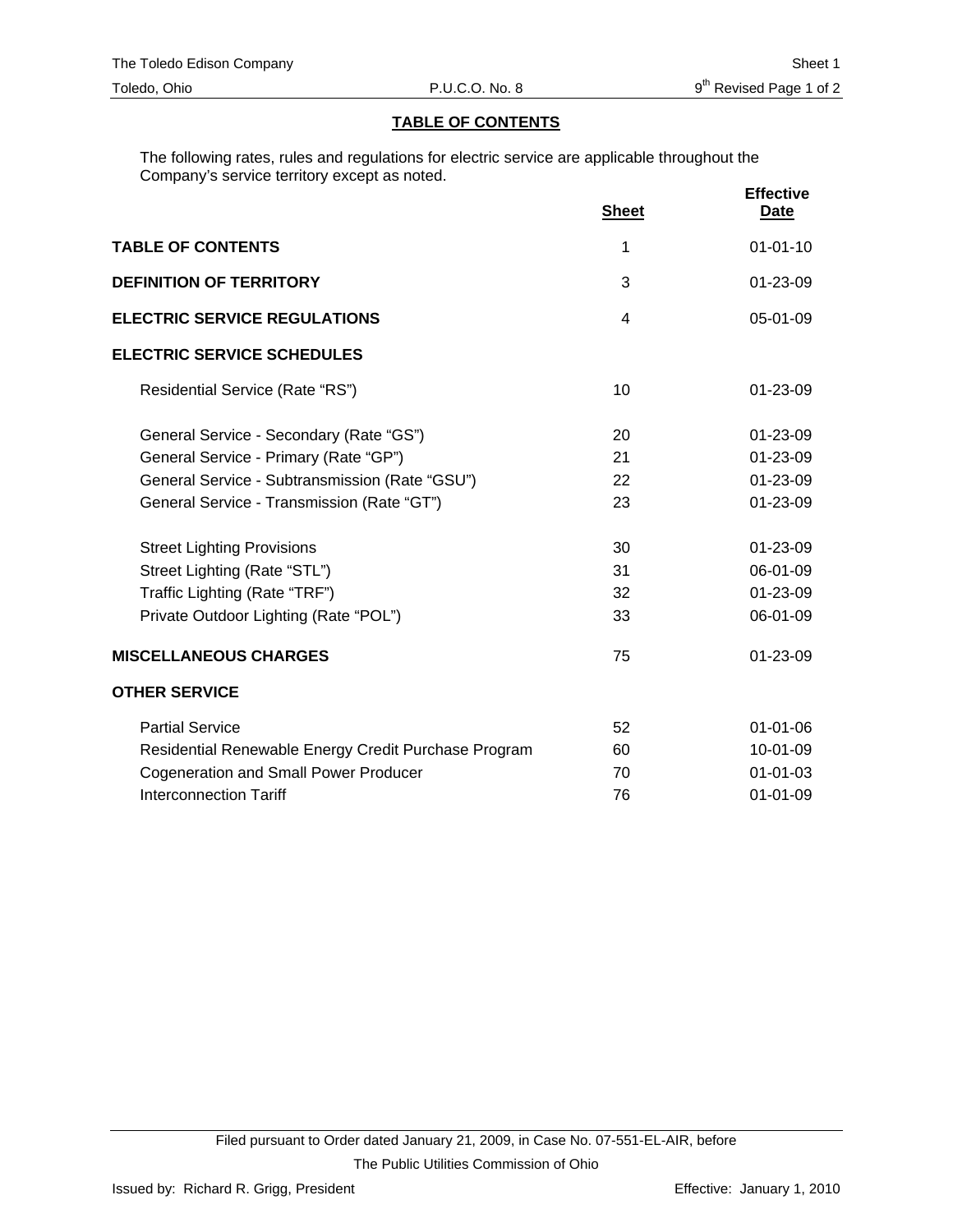## **TABLE OF CONTENTS**

| <b>RIDERS</b>                                          | <b>Sheet</b> | <b>Effective</b><br>Date |
|--------------------------------------------------------|--------------|--------------------------|
| Summary                                                | 80           | 10-27-09                 |
| <b>Residential Distribution Credit</b>                 | 81           | 01-23-09                 |
| <b>Transmission and Ancillary Services</b>             | 83           | 06-01-09                 |
| <b>Alternative Energy Resource</b>                     | 84           | 10-01-09                 |
| <b>School Distribution Credit</b>                      | 85           | 06-01-09                 |
| <b>Business Distribution Credit</b>                    | 86           | $01 - 23 - 09$           |
| <b>Hospital Net Energy Metering</b>                    | 87           | 10-27-09                 |
| Economic Development (4a)                              | 88           | 01-23-09                 |
| <b>Universal Service</b>                               | 90           | 12-24-08                 |
| <b>Temporary Energy Efficiency</b>                     | 91           | $01 - 01 - 06$           |
| State kWh Tax                                          | 92           | 01-23-09                 |
| Net Energy Metering                                    | 93           | 10-27-09                 |
| Delta Revenue Recovery                                 | 96           | 10-01-09                 |
| Demand Side Management                                 | 97           | $01 - 01 - 10$           |
| Reasonable Arrangement                                 | 98           | 06-01-09                 |
| <b>Distribution Uncollectible</b>                      | 99           | $10-01-09$               |
| <b>Deferred Transmission Cost Recovery</b>             | 100          | 04-01-09                 |
| Economic Load Response Program                         | 101          | 06-01-09                 |
| Optional Load Response Program                         | 102          | 06-01-09                 |
| <b>Generation Cost Reconciliation</b>                  | 103          | 10-01-09                 |
| <b>Green Resource</b>                                  | 104          | 06-01-09                 |
| Fuel                                                   | 105          | 06-01-09                 |
| Advanced Metering Infrastructure / Modern Grid         | 106          | 01-23-09                 |
| Line Extension Cost Recovery                           | 107          | 06-01-09                 |
| <b>Delivery Service Improvement</b>                    | 108          | 04-01-09                 |
| <b>PIPP Uncollectible</b>                              | 109          | 10-01-09                 |
| <b>Non-Distribution Uncollectible</b>                  | 110          | 10-01-09                 |
| <b>Generation Service</b>                              | 114          | 06-01-09                 |
| Demand Side Management and Energy Efficiency           | 115          | 06-01-09                 |
| <b>Economic Development</b>                            | 116          | 10-01-09                 |
| <b>Deferred Generation Cost Recovery</b>               | 117          | 06-01-09                 |
| Deferred Fuel Cost Recovery                            | 118          | $01 - 01 - 11$           |
| <b>Residential Deferred Distribution Cost Recovery</b> | 120          | 09-01-09                 |
| Non-Residential Deferred Distribution Cost Recovery    | 121          | 09-01-09                 |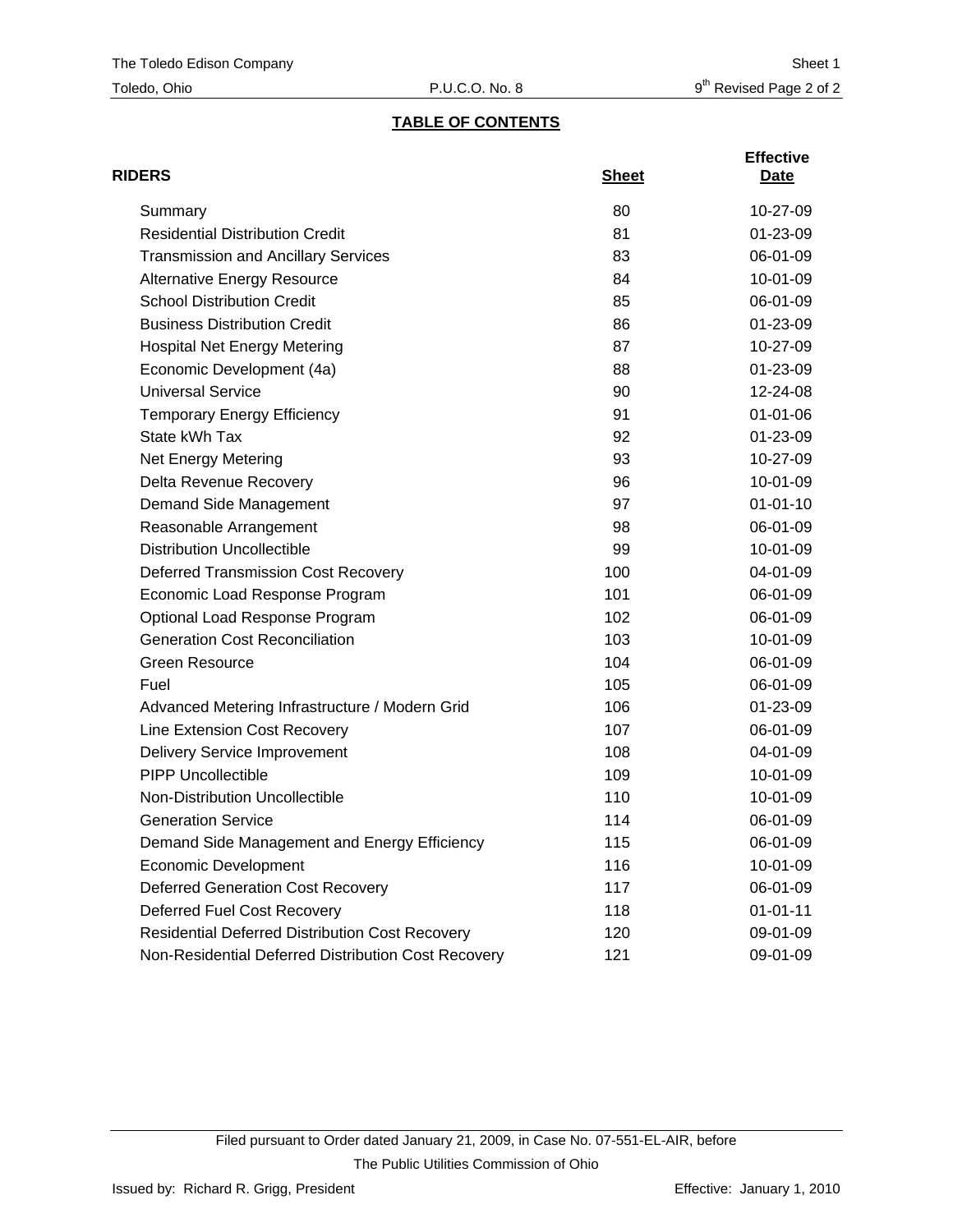#### **RIDER DSM Demand Side Management Rider**

#### **APPLICABILITY:**

A Demand Side Management ("DSM") Charge shall be applied to each kilowatt-hour ("kWh") delivered during a billing month to all retail customers taking service under Rate Schedule RS. The DSM Charge is not avoidable to customers during the period the customer takes electric generation service from a certified supplier.

### **RATES:**

On the Effective Date ("ED"), the DSM Charge shall be 0.021¢, and shall be adjusted semi-annually based on the following formula:

DSM Charge =  $((ADB - ADFIT) \times CC + AMORT + RA) / PS \times [1 / (1-CAT)],$  rounded to the fifth decimal place.

Where:

 $ADB =$  The net accumulated balance of the residential demand side management costs deferred by the Company, including applicable Carrying Costs ("CC"). Residential demand side management costs that are deferred shall include all DSM program costs incurred for programs contemplated in the Settlement Stipulation approved in PUCO Case Nos. 05- 1125-EL-ATA, 05-1126-EL-AAM and 05-1127-EL-UNC, all reasonable administrative costs to conduct such DSM programs and lost distribution revenues until included in the Company's tariffs established in a subsequent rate case.

> The initial ADB will be based on the Company's filing in Case No. 07-551-EL-AIR, with all subsequent ADB's being based on the deferred balance at each March 31 and September 30 thereafter.

- $ADFIT = The accumulated deferred income tax associated with the ADB.$
- AMORT = The ADB amortized over a three year period. However in no case will the amortization period extend beyond December 31, 2012. Any ADB at April 30, 2012 will be collected over the RHY effective July 1, 2012.
- RA = The net over or under collection of the RC during the Recovery Half-Year ("RHY"), plus Carrying Costs. A positive RA reflects an under collection of the RC.
- PS = The Company's forecasted kWh retail sales during the RHY for customers taking service under Rate Schedule RS.
- CAT = The Commercial Activity Tax rate as established in Section 5751.03 of the Ohio Revised Code.
- $CC =$  The return earned on the RC and RA, which shall be calculated by multiplying the RC and RA by the Company's cost of debt.
- $RHY =$  The calendar half-year in which the then current DSM Charge is collected. The RHY commences on January 1 and July 1, immediately following the determination of the ADB as of September 30 or March 31 for such DSM Charge.